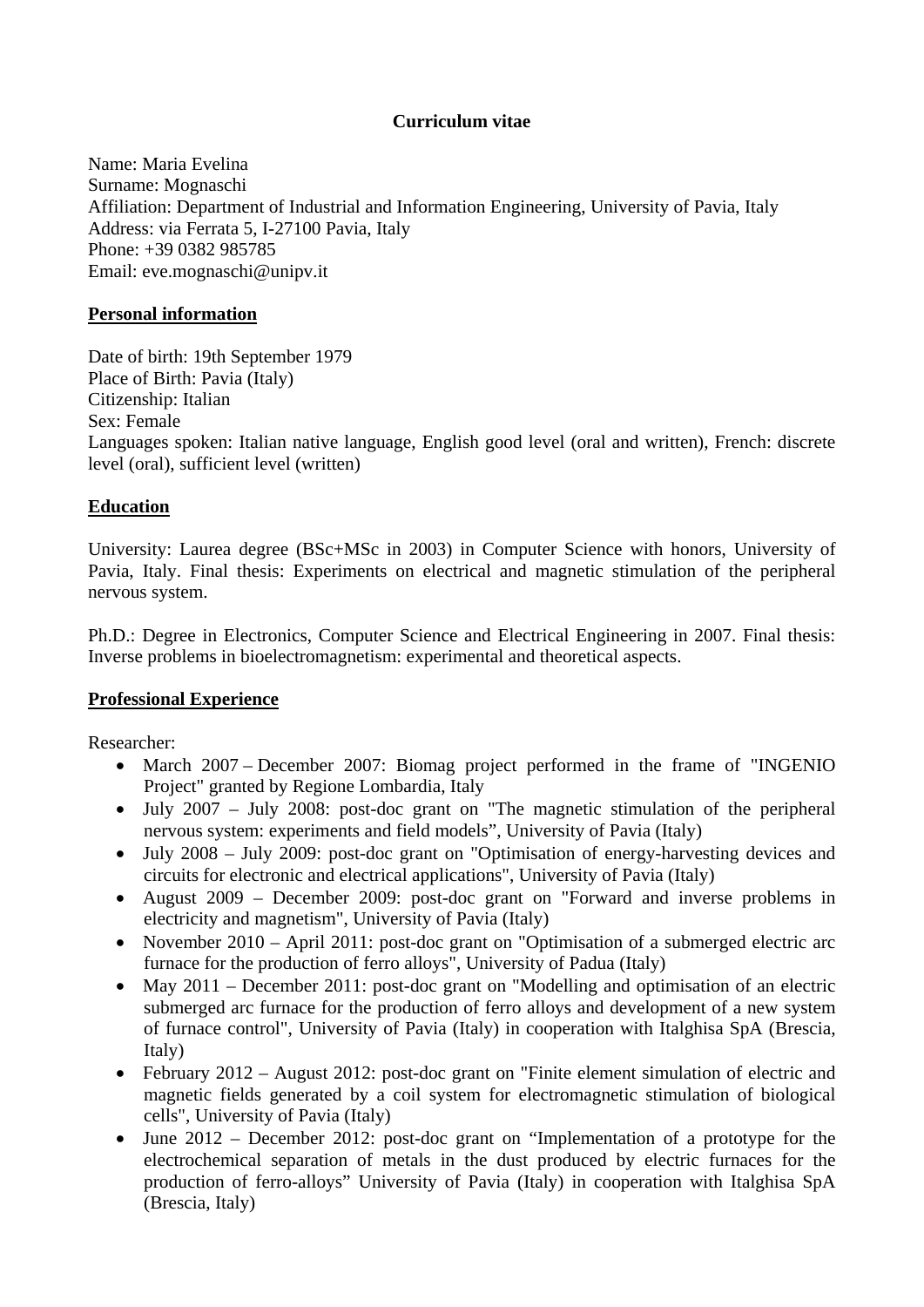- March 2013 October 2014: post-doc grant on "Effects of electromagnetic fields on human health: in vitro models"
- December 2014 now: assistant professor (A type) at the University of Pavia, Department of Electrical, Computer and Biomedical Engineering.

Teaching experience:

- 2000-2003 teaching assistant: Circuit Theory course for BSc students, University of Pavia;
- 2003-2009 teaching assistant: Circuit Theory course and Principles of Electrical Engineering course for BSc students and Electromagnetic Modelling course for MSc students, University of Pavia.
- 2009-2012 adjunct professor: Circuit and Field Theory course for BSc students, University of Pavia, branch of Mantua;
- 2010-2013 adjunct professor: Laboratory of Industrial Electrotechnics course for MSc students, University of Pavia.
- 2014-now assistant professor: Laboratory of Industrial Electrotechnics course for MSc students, University of Pavia.

Other experiences in lecturing:

- on  $14<sup>th</sup>$  May 2010: PhD Intensive Course titled "Analysis and synthesis of electromagnetic fields: numerical methods and computer codes", University of Padua,
- in the frame of the TEMPUS-158599 project "Creation of the Third Cycle of Studies-Doctoral Studies in Metrology" she was invited for a lecture on "Automated optimal design in electromagnetics: educational aspects in PhD curricula at the University of Pavia", on 19<sup>th</sup> March 2012 in Zagreb (Croatia).
- in the frame of the Erasmus+ program, she held two short courses at the West Pomeranian University of Technology in Szczecin (Poland) for Bachelor and PhD students titled "Optimization methods for solving inverse problems: applications in circuit theory" and "Automated optimal design in industrial electromagnetics", in the period 1-4 March 2016.
- in the frame of the Erasmus+ program, she held two short courses at the West Pomeranian University of Technology in Szczecin (Poland) for Bachelor and Master students titled "Optimization methods for solving inverse problems: applications in circuit theory" and "Multiobjective optimization in industrial electromagnetics", in the period 12-15 March 2017

Other professional experiences:

- Member of the Editorial Board of the Journal Przeglad Elektrotechniczny since 2016.
- Member of the Editorial Board of the "International Conference on Heating by Electromagnetic Sources" HES2016, Padova (Italy), 24-27 May 2016.
- Keynote speaker at the 6th International Symposium onApplied Electromagnetics SAEM 2016, 26-29 June 2016, Wroclaw (Poland), for the oral session entitled "Bioelectromagnetics and Electromagnetic Hazards".
- Referee of International Journals as IEEE Transactions on Magnetics, IEEE Sensors, The international journal for computation and mathematics in electrical and electronic engineering (COMPEL), International Journal of Applied Electromagnetics and Mechanics (IJAEM).
- Secretary of the Organization Committee of the XXIV National Meeting of Researchers in Electrical Engineering.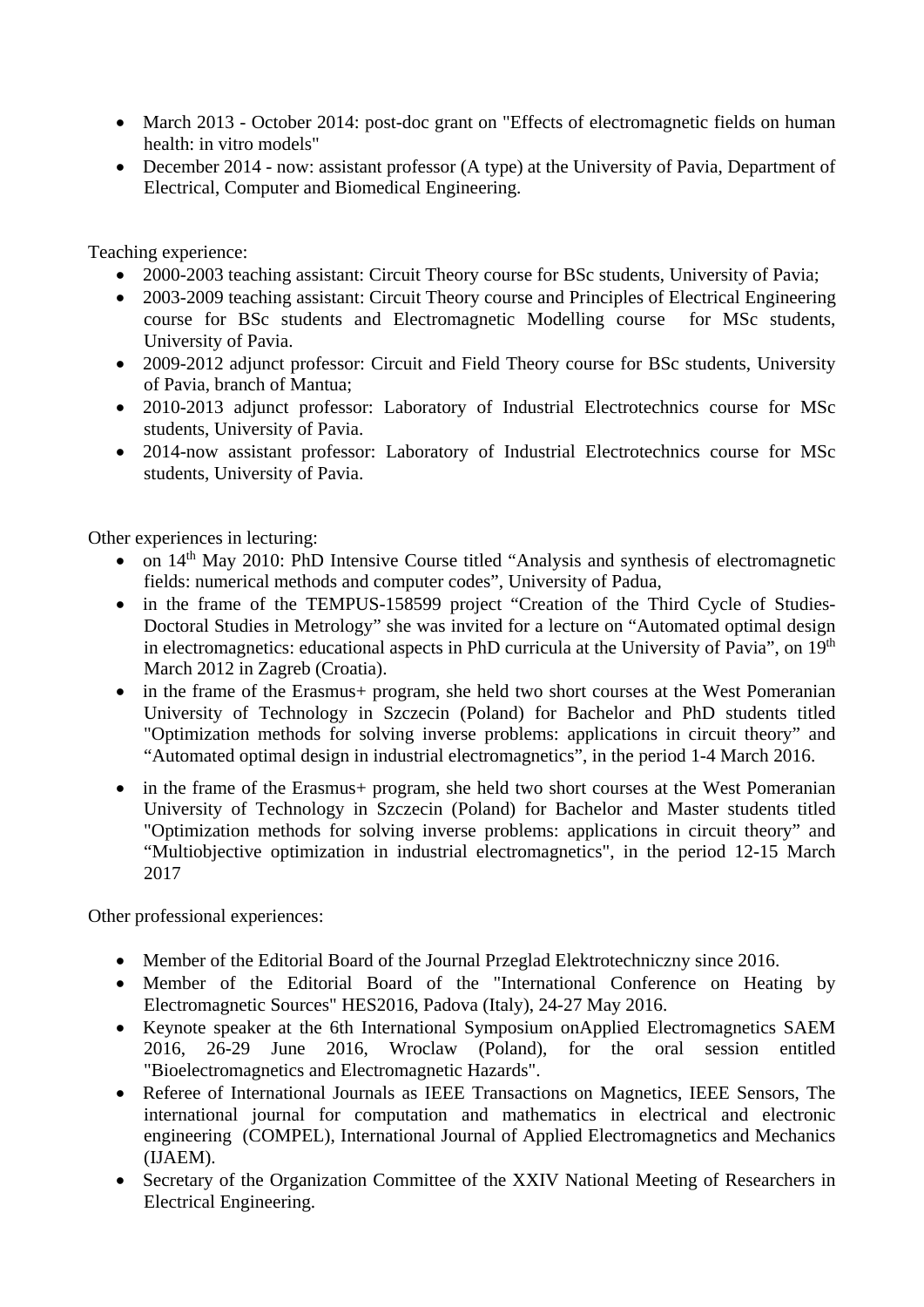#### **Scientific Interests**

Her scientific interests are inverse problems and optimization applied to electromagnetism, in particular to bioelectromagnetism.

#### **Selected publications on International Journals**

- 1. P. Di Barba, M. E. Mognaschi, P. Venini, S. Wiak, " Biogeography-inspired multiobjective optimisation for helping MEMS synthesis ", in press on Archives of Electrical Engineering, 2017.
- 2. P. Di Barba, B. Liu, M. E. Mognaschi, P. Venini, S. Wiak, " Multiphysics field analysis and evolutionary optimization: design of an electro-thermo-elastic microactuator", in press on International Journal of Applied Electromagnetics and Mechanics IJAEM, 2017.
- 3. P. Di Barba, L. Fassina, G. Magenes, M. E. Mognaschi, "Shape synthesis of a well-plate for electromagnetic stimulation of cells", in press on International Journal of Numerical Modelling: Electronic Networks, Devices and Fields, 2017.
- 4. P. Di Barba, M. E. Mognaschi , D.A. Lowther, F. Dughiero , M. Forzan, S. Lupi, E. Sieni, "A benchmark problem of induction heating analysis", International Journal of Applied Electromagnetics and Mechanics IJAEM, Vol. 53(S1), 2017, pp. 139-149.
- 5. M.E. Mognaschi, " Field models in low-frequency bioelectromagnetics", Przeglad Elektrotechniczny, Vol. 92, Issue 12, 2016, pp. 1-4.
- 6. M. Cornacchione, M. Pellegrini, L. Fassina, M. E. Mognaschi, S. Di Siena, R. Gimmelli, P. Ambrosino, M. Soldovieri, M. Taglialatela, D. Gianfrilli, A. Isidori, A. Lenzi, F. Naro, Beta-adrenergic response is counteracted by extremely-low-frequency pulsed electromagnetic fields in beating cardiomyocytes, Journal of Molecular and Cellular Cardiology, Vol. 98, pp. 146-158, 2016.
- 7. Pasi, F., Fassina, L., Mognaschi, M.E., Lupo, G., Corbella, F., Nano, R., Capelli, E., "Pulsed electromagnetic field with Temozolomide can elicit an epigenetic pro-Apoptotic effect on Glioblastoma T98G Cells", Anticancer Research, 36 (11), pp. 5821-5826, 2016.
- 8. P. Di Barba, F. Dughiero, M.E. Mognaschi, A. Savini, S. Wiak, "Biogeography-Inspired Multiobjective Optimization and MEMS Design", IEEE Transactions on Magnetics, Vol. 52(3), 2016.
- 9. P. Di Barba, M. E. Mognaschi, M. Bonislawski, R. Palka, P. Paplicki, R. Piotuch, M. Wardach, "Hybrid Excited Synchronous Machine with Flux Control Possibility", International Journal of Applied Electromagnetics and Mechanics IJAEM, Vol. 52, No. 3-4, pp. 1615-1622, 2016.
- 10. P. Di Barba, M.E. Mognaschi, A. Savini, S. Wiak, "Island biogeography as a paradigm for MEMS optimal design", International Journal of Applied Electromagnetics and Mechanics IJAEM, Vol. 51(s1), 2016, pp. 97-105.
- 11. M. E. Mognaschi, P. Di Barba, G. Magenes, A. Lenzi, F. Naro, L. Fassina, "Field models and numerical dosimetry inside an extremely-low-frequency electromagnetic bioreactor: the theoretical link between the electromagnetically induced mechanical forces and the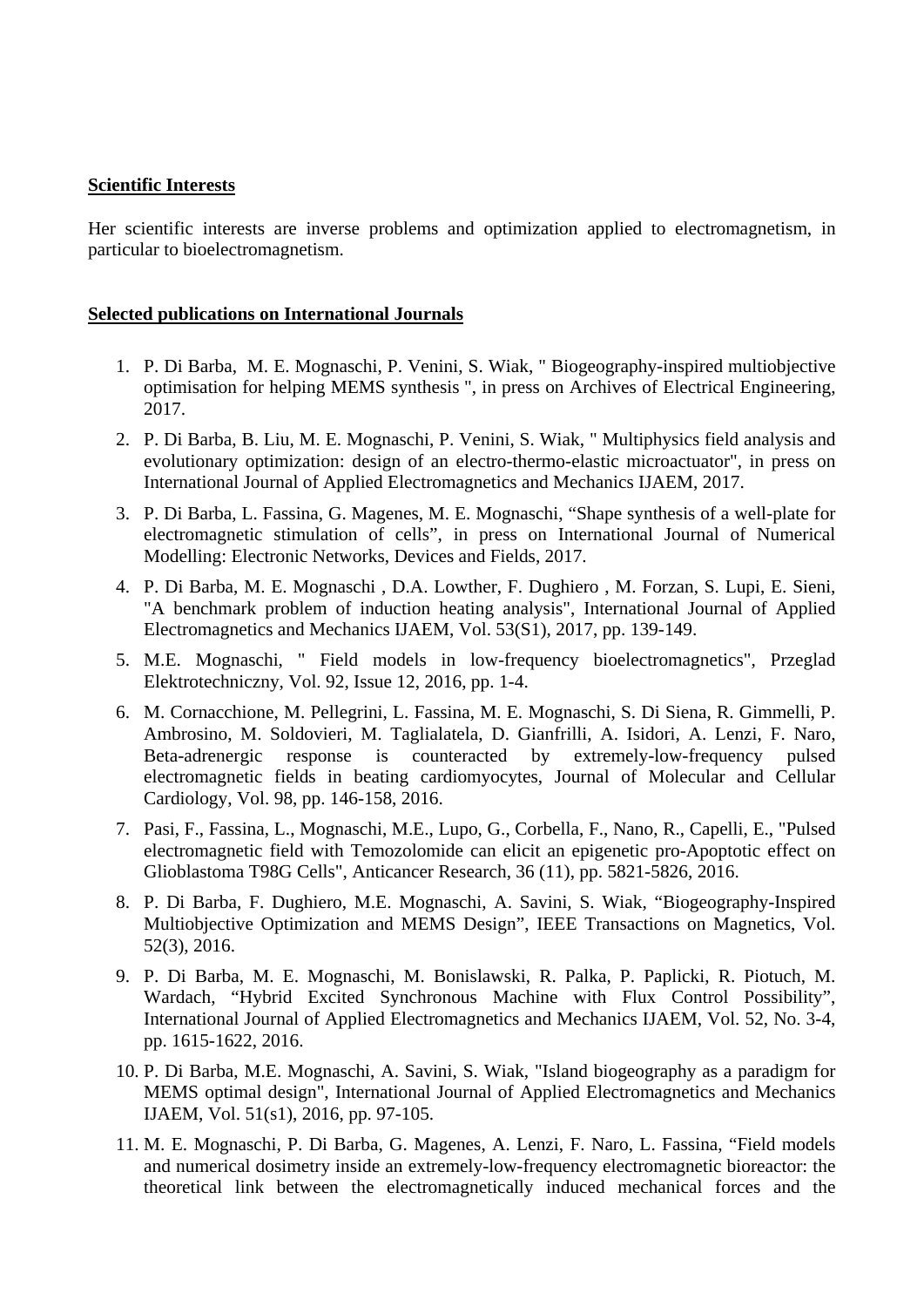biological mechanisms of the cell tensegrity", Springerplus, Vol. 3, n. 473, 2014.

- 12. P. Di Barba, I. Dolezel, M.E. Mognaschi, A. Savini, P. Karban, "Non-linear multi-physics analysis and multi-objective optimization in electroheating applications" IEEE Transactions on Magnetics, Vol. 50 (2), 2014.
- 13. P. Di Barba, I. Dolezel, P. Karban, P. Kus, F. Mach, M.E. Mognaschi, A. Savini, "Multiphysics field analysis and multiobjective design optimization: a benchmark problem", Inverse Problems in Science & Engineering IPSE, Vol. 22 (7), pp. 1214-1225, 2014.
- 14. P. Di Barba, M. E. Mognaschi, R. Palka, P. Paplicki, S. Szkolny, "Design optimization of a permanent-magnet excited synchronous machine for electrical automobiles", International Journal of Applied Electromagnetics and Mechanics IJAEM, Vol. 39, No. 1-4, 2012, pp. 889-895.
- 15. P. Di Barba, F. Dughiero, M. Dusi, M. Forzan, M. E. Mognaschi, M. Paioli, E. Sieni, "3D FE analysis and control of a submerged arc electric furnace", International Journal of Applied Electromagnetics and Mechanics IJAEM, Vol. 39, No. 1-4, 2011, pp. 555-561.
- 16. P. Di Barba, M.E. Mognaschi, R.Palka, A. Savini, "Automated optimal design of a HTS coreless winding", International Journal of Applied Electromagnetics and Mechanics IJAEM, Vol. 37, No. 2-3, 2012, pp. 93-99.
- 17. P. Di Barba, F. Freschi, M. E. Mognaschi, A. Pichiecchio, M. Repetto, A. Savini, A. Vultaggio, "Field model of electrical activity of the brain during the hand movement: a source identification problem", to be published on IEEE Transactions on Magnetics.
- 18. P. Di Barba, M.E. Mognaschi, G. Nolte, R. Palka, A. Savini, "Source identification based on regularization and evolutionary computing in biomagnetic fields", The international journal for computation and mathematics in electrical and electronic engineering – Compel, Volume 29, No. 4, 2010, pp. 1022-1032.
- 19. P. Di Barba, H. May, M.E. Mognaschi, R. Palka, A. Savini, "Multiobjective design optimization of an excitation arrangement used in superconducting magnetic bearings", International Journal of Applied Electromagnetics and Mechanics IJAEM, Vol. 30, No. 3-4, 2009, pp. 127-134.
- 20. P. Di Barba, M.E. Mognaschi, "Sorting Pareto solutions: a principle of optimal design for electrical machines", The international journal for computation and mathematics in electrical and electronic engineering – Compel, Volume 28, No. 5, 2009, pp. 1227-1235 .
- 21. P. Di Barba, M. E. Mognaschi, R. Palka, A. Savini, "Optimization of the MIT Field Exciter by a Multiobjective Design", IEEE Transactions on Magnetics, Vol. 45, Issue 3, Mar. 2009, pp. 1530-1533.
- 22. P. Di Barba, M.E. Mognaschi, "Industrial Design with Multiple Criteria: Shape Optimization of a Permanent-Magnet Generator", IEEE Transactions on Magnetics, Vol. 45, Issue 3, Mar. 2009, pp. 1482-1485.
- 23. P. Di Barba, M.E. Mognaschi, A. Savini, "Synthesizing a field source for magnetic stimulation of peripheral nerves", IEEE Transactions on Magnetics, Vol. 43, Issue 11, Nov. 2007, pp. 4023-4029.
- 24. .S. Carcangiu, P. Di Barba, A. Fanni, M.E. Mognaschi, A. Montisci, "Comparison of multiobjective optimisation approaches for inverse magnestostatic problems", The international journal for computation and mathematics in electrical and electronic engineering – Compel, Volume 26, No. 2, 2007, pp. 293-305.